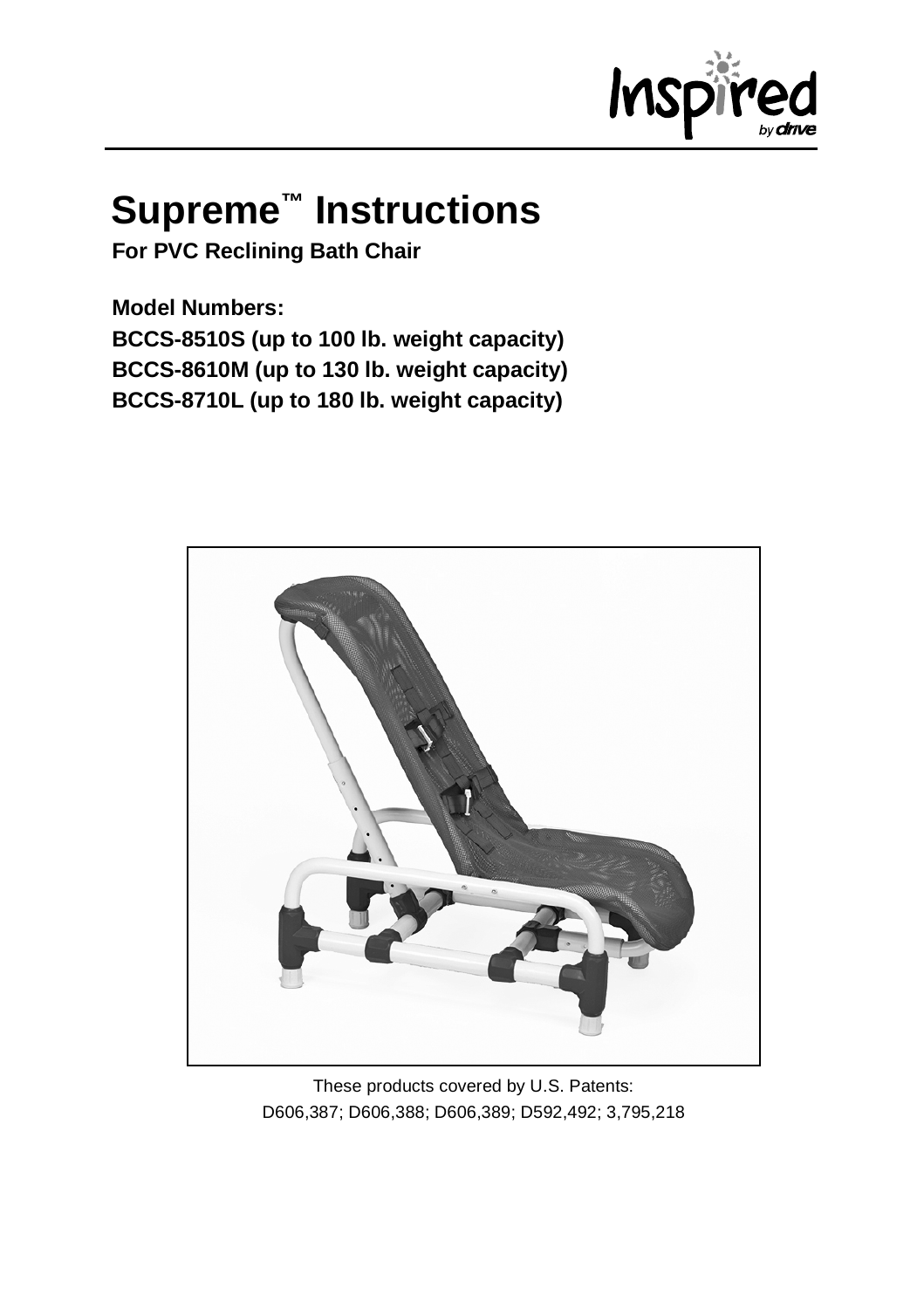## **ATTENTION**

Your Supreme Bath Chair has been built to the highest standards of quality to ensure years of superior service. Please take the time to read the informative instruction guide and pay particular attention to the safety information provided.

Here are some precautions you should take to reduce the risk of injury:

- 1. Read and understand ALL instructions.
- 2. Determine, with a physician or therapist, the suitability of this product for the intended user.
- 3. To reduce the risk of injury or drowning, NEVER leave the user unsupervised or unattended while using this product.
- 4. Check regularly that all tubing, bolts, buckles, and other parts are tight at ALL times.
- 5. Check regularly that all PVC tubing and connectors are free from cracks or distortion. At the first sign of cracks or distortion, discontinue use immediately.
- 6. SAVE THESE INSTRUCTIONS.

If you require additional assistance, please contact Inspired by Drive Customer Service at **(800) 454-6612**, or email at **[info@inspiredbydrive.com](mailto:info@inspiredbydrive.com)**.

Thank you for choosing Inspired by Drive.

#### **Before You Begin**

The following are assembly instructions for each of the sizes of Inspired by Drive Supreme PVC bath chairs. Follow ONLY the instructions that are specific to your particular model.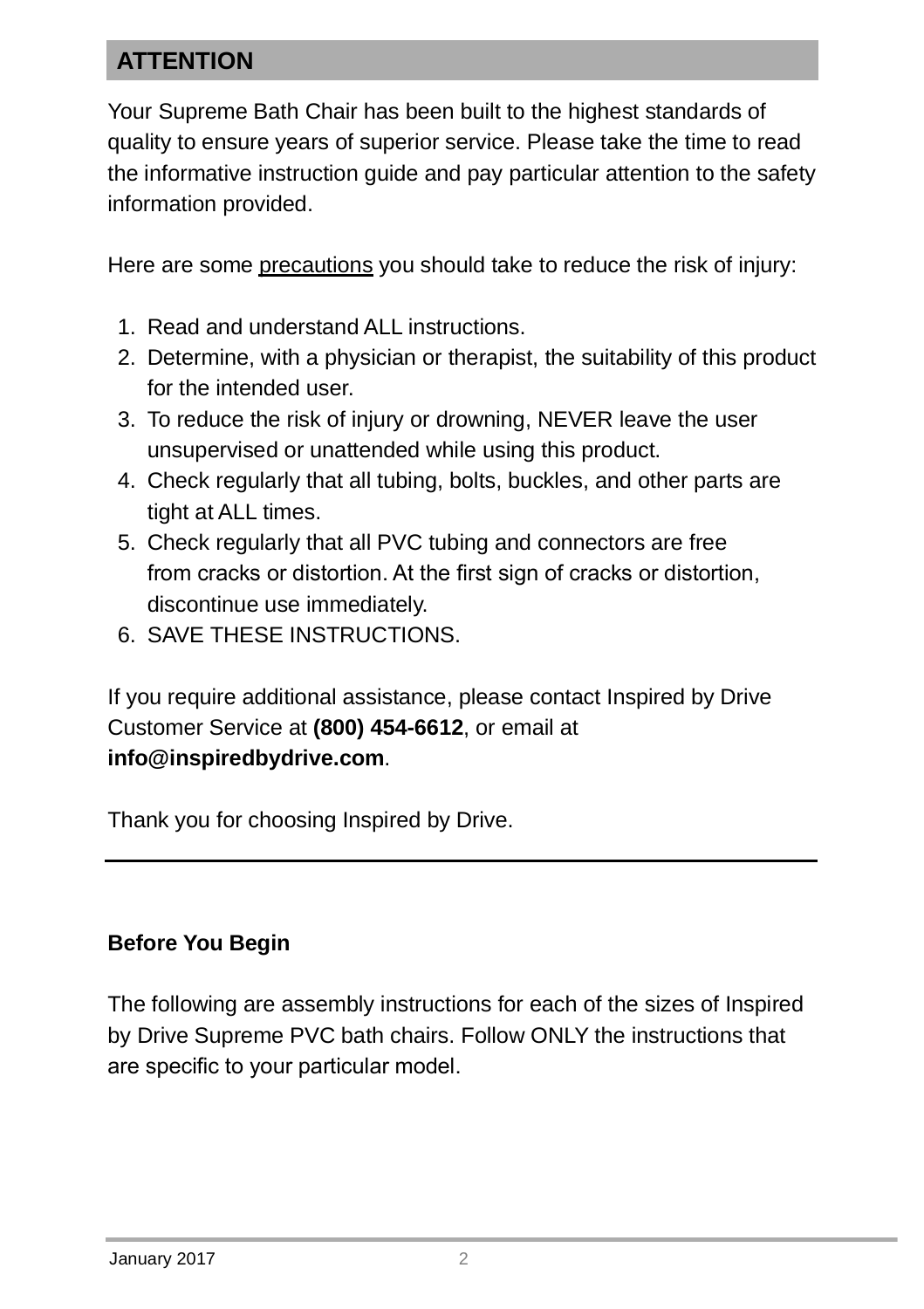#### **Models BCCS-8510S - Supreme Bath Chairs (Small)**

The small Supreme bath chairs are shipped with the frame and seat unattached.

- 1. Reach inside the seat cover by opening the top flap of the mesh cover.
- 2. From the inside of the seat, insert the bolts through the pre-drilled holes in the plastic tubing, the through the holes in the plastic frame. The cap nuts should then be screwed to the bolt ends protruding on the outside of the frame.
- 3. Insert the tube at the rear of the seat back into the frame's larger tube by pressing the metal release button.
- 4. Additionally, insert the tube under the seat front into the frame's larger tube by pressing the metal release button.

### **Models BCCS-8610M - Supreme Bath Chairs (Medium)**

The medium Supreme bath chairs are shipped with the seat already attached to the frame.

- 1. Insert the tube at the rear of the seat into the frame's larger tube by pressing the metal release button.
- 2. Additionally, insert the tube under the seat front into the frame's larger tube by pressing the metal release button.

#### **Models BCCS-8710L - Supreme Bath Chairs (Large)**

The large Supreme bath chair is shipped with the seat already bolted to the frame. Simply insert the tube at rear of the seat into the frame's larger tube by pressing on the metal release button.

#### **Setting the Angle of Recline**

1. Push the release button on the upright post. Slide the inner post up or down, until the bottom locks into the desired position.

#### **Setting the Seat Angle**

1. Push the release button on the post under the seat. Slide the inner post up or down until the button locks into the desired position (please note that large chair has two posts).